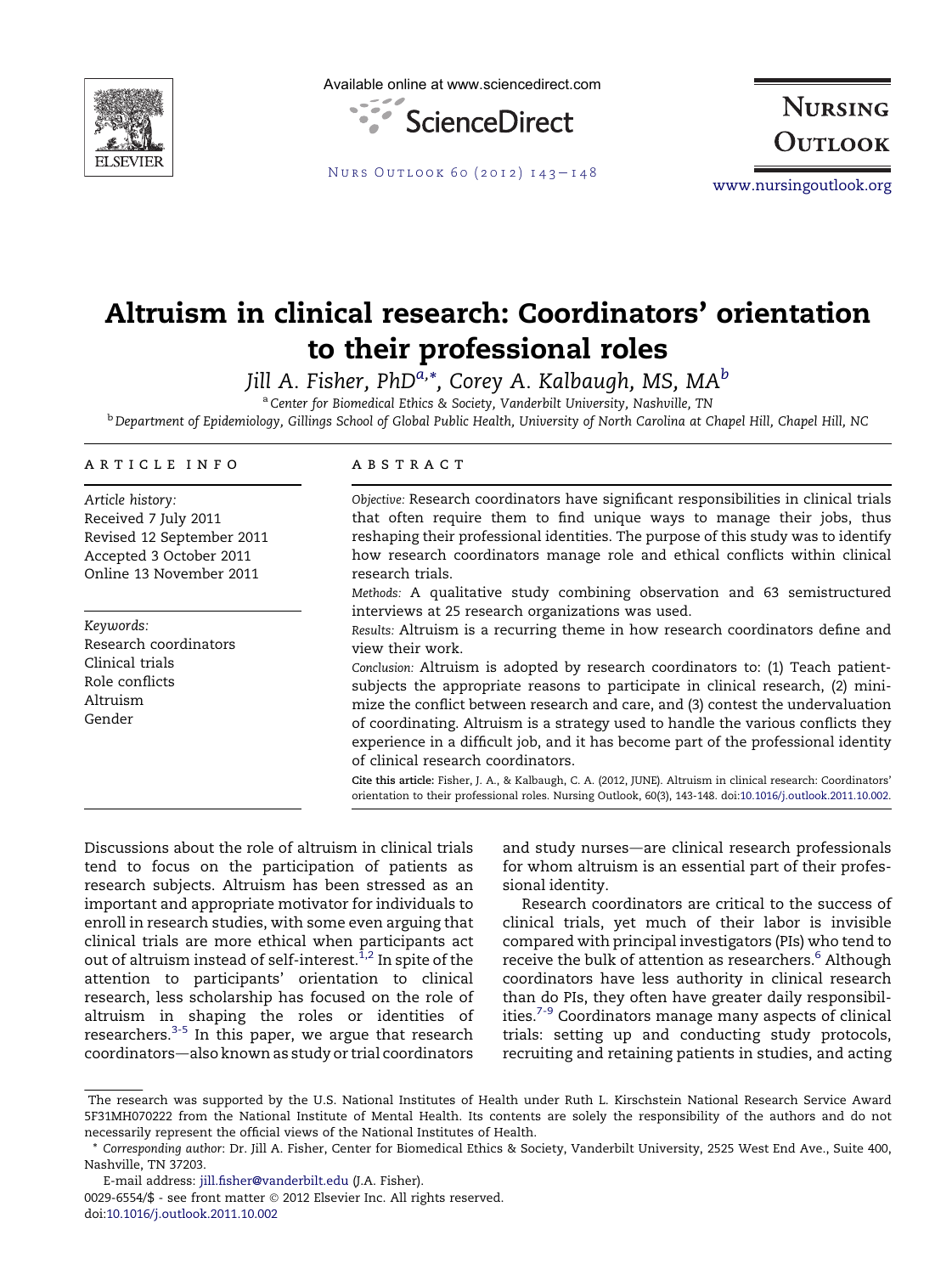as point persons for sponsors and institutional review boards (IRBs).<sup>[10](#page-6-0)</sup>

A key finding from our empirical research on the organization of clinical trials' work is that coordinators mobilize altruism as a means of managing their interactions with participants, PIs, and others. This paper will focus on the various ways that altruism helps coordinators cope with (1) the task of motivating participants to adhere to study protocols, (2) the tension between research and care, and (3) the undervaluation of their work in the research enterprise. Our findings suggest that an altruistic orientation to research can become integrated into coordinators' identities with, we argue, problematic implications for the profession.

# Background

Research is a complex clinical activity. Studies are funded-or sponsored-by multiple sources, including the institutions where they are conducted, large government agencies such as the National Institutes of Health (NIH), nonprofit foundations such as the American Cancer Society, and industries such as pharmaceutical companies. Depending on the type of research being conducted, there are many titles and types of research staff who are involved in the clinic. In spite of differences, there tend to be 2 critical roles in research: the principal investigator and research coordinator. PIs, who are usually physicians but also are nurses and other professionals, design the studies or are contracted to provide study oversight. PIs are also generally responsible for taking medical histories, conducting physical examinations, and making final determinations about the eligibility of patients for clinical trials. Depending on the type of study and the individual investigator, PIs often delegate the majority of the research activities to research coordinators.<sup>[11](#page-6-0)</sup> In some cases, PIs are so absent from the day-to-day activities of clinical research that they have been referred to as "phantom investigators."[5,6,12,13](#page-6-0)

Research coordinators, in turn, have the responsibility of managing the clinical trials to which they are assigned. This usually means overseeing participant recruitment; timeline enforcement such as study visits, procedures, and self-report instruments for each participant; data entry via source documents and case report forms; and relationship maintenance with the study sponsor, the investigators they work for, the IRBs reviewing the ethics of the studies, and the participants in the trials. It should be noted that specialized research positions sometimes support research coordinators' work, including personnel for recruitment, regulatory affairs, business development, and quality assurance. In small research organizations, however, coordinators are responsible for the work of all of these positions.

There are a substantial number of activities for coordinators to manage in clinical research. For

instance, Papke conducted a survey of coordinators and identified 128 different activities that are part of their routine functions.<sup>[14](#page-6-0)</sup> Furthermore, Davis et al. identified a series of 19 different general skill types with 25 subcategories that are needed for effective research coordination.[6](#page-6-0) Others have noted that, of all research staff members, coordinators are most likely to perceive ethical dilemmas in the treatment of participants or observe research misconduct on the part of PIs.<sup>[4,5,15](#page-6-0)</sup> The multifaceted responsibilities given to coordinators can be overwhelming and can quickly lead to stress, especially as the number of research studies to which they have been assigned increases.<sup>[4,8,16](#page-6-0)</sup>

As well, coordinators have been shown to experience a variety of role conflicts in their work. On the basis of a qualitative study of coordinators' role in the ethical conduct of research, Davis et al. described 3 advocacy roles (ie, patient, subject, study) that have contradictory commitments and create potential conflicts.<sup>[6](#page-6-0)</sup> For example, coordinators must juggle their responsibility to the best interest of individual participants with their responsibility to the larger interests of the science in which they are participating. Other scholars have written about this conflict as the "science/care dilemma" in clinical research. $5,17$  As the dominant group of coordinators, nurses are especially prone to experience this dilemma.<sup>[18,19](#page-6-0)</sup>

In spite of these concerns, one must not dismiss the important role that nurses as nurses play in research.<sup>[9,20,21](#page-6-0)</sup> Xanthos et al. have noted, "A holistic, caring approach fostered by nurses not only results in successful management of a complex protocol but also humanizes the research process for participants."<sup>[22](#page-6-0)</sup> Likewise, Davis et al. found that coordinators perceived both caring and detachment as necessary in the research process.<sup>[6](#page-6-0)</sup> Hence it is important to determine how coordinators, particularly nurse coordinators, deal with the potential conflicts in their jobs.

# Methods

This paper draws upon qualitative research on how clinical trials are organized and executed in diverse clinical settings in the United States. Through an institutional ethnography, the study investigated the everyday work lives of those engaging in clinical trials, paying particular attention to the role and ethical conflicts that were described by informants (eg, PIs, coordinators, and research participants) and observed in their practices (eg, recruitment of participants, informed consent processes, and study compliance). This research consisted of interviews and observation at 25 medical research organizations in 2 large cities in the southwestern United States. The clinics at which observation and interviews were conducted included private practices, dedicated research sites, large hospitals, and not-for-profit clinics. The majority of the clinics conducted clinical trials for the pharmaceutical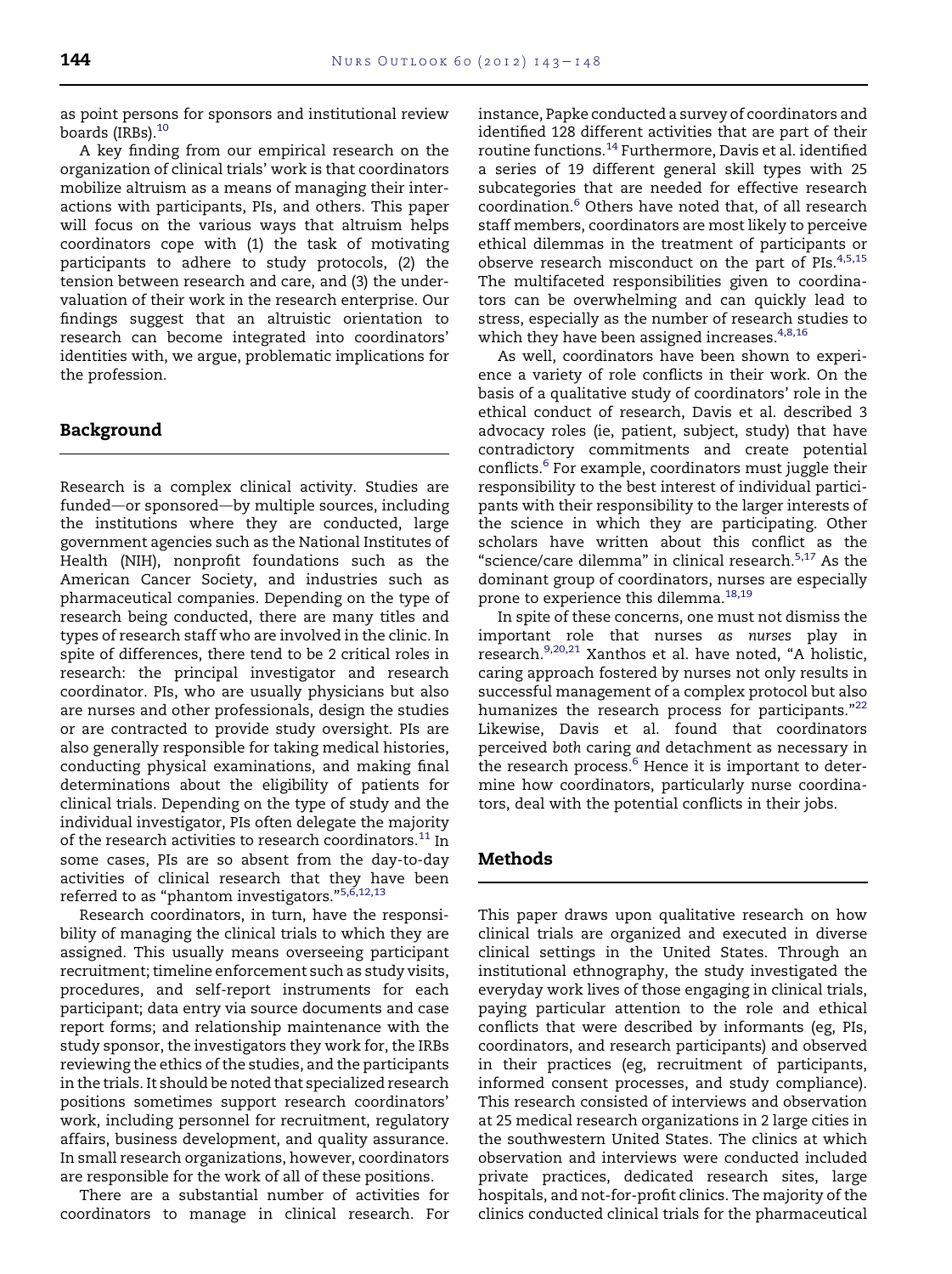industry, and some received funding from multiple sources including industry, the NIH, and private foundations.

The research clinics were identified using an online database, and all sites in 2 urban regions of the Southwest were contacted by telephone to participate in interviews or to consent to observation. No incentives were offered to promote participation, but the study was explained in detail by phone and again in person as part of the informed consent process. At least one individual agreed to an interview or observation in 75% of the clinics in one city and 50% of the clinics in the other. Based on information available online, there was no discernible difference between the clinics that agreed and refused to participate based on types of studies conducted, size of the research operation, or experience of the site.

Participant observation in clinics was focused primarily on interactions between the PIs and participants, as well as between coordinators and participants. Observation at sites ranged from 1-day visits to multiple visits spanning several months. In semistructured interviews, interviewees were asked questions about their job responsibilities and their "typical day" as well as questions about their experiences working in clinical research, how research had changed over time, and what types of changes they would like to see in the future. All the data collection was done by one of the authors, who is a white woman trained in sociological methods and was in her late 20s at the time of the research.

Interviews were completed with 63 individuals who were working in clinical research (ie, PIs, coordinators, research administrators, recruiters, other research staff, and study monitors) or who were volunteering as participants in clinical studies. When possible, interviewees were clustered to get the perspective of multiple employees and participants at each clinic. Interviews were conducted until saturation was reached. Most relevant to this paper, we focused here on the experiences of the research coordinators interviewed ( $n = 18$ ). The sample of coordinators consisted of 15 women and 3 men, of whom 16 were white and 2 were Hispanic. Their ages ranged from late-20s to late-60s, with the majority being in their 40s. Their level of experience as coordinators ranged widely from as little as 3 months to more than 15 years. Interviews lasted approximately 45 minutes. All interviews were recorded, transcribed, and stripped of personal identifiers. Informants were given the opportunity to edit their interview transcript before data were analyzed. The identities of all clinics and individuals included in the study are confidential. The study was reviewed and approved by the IRB of Rensselaer Polytechnic Institute.

In keeping with a methodology of grounded theory, the data analysis relied on a multistaged process of coding field notes and interviews for core and emerging categories. Coding was multistaged to revisit the data multiple times for depth of analysis and for the creation of cross-references among the data and the categories coded. The process of coding was done by creating detailed memos at the conclusion of clinic visits and by individually adding to the coding through the process of repeated, fine-grained reading of transcripts and observational notes for additional themes that emerged as important. During coding at the conclusion of data collection, we added more subtle codes that aimed to create subcategories within emergent themes. We also were attentive to and coded for issues of organizational dynamics and power, like those influenced by role conflicts and gender. One important theme that we found-altruism-emerged through this analysis and is the focus of this paper.

# Results: Coordinators' Different Uses of "Altruism"

"We [coordinators] are women who are dedicated to wanting the world to be better for our children [and] our grandchildren." (Interview, Research Coordinator)

In our research, altruism-either the explicit use of the term or more implicit occurrences of the concept-was a common theme in how research coordinators described the purpose and meaning of their work. This section describes different manifestations of altruism that we found in how coordinators talk about their positions or perform their jobs. We found that altruism has 3 functions: (1) To motivate participants to be adherent research subjects by underscoring the "right" reasons to participate in clinical trials, especially their contribution to science and society; (2) to minimize tensions they experience in this work between research and care; and (3) to contest the undervaluation of their work. Previous scholarship has illustrated that altruism is often gendered feminine,  $23,24$  and we found a clear gender connotation with the concept in the concrete manifestations of altruism in the everyday lives of the coordinators we interviewed and observed.

# Motivating Participants to be Adherent Research Subjects

Most research participants in clinical trials are not motivated to enroll for altruistic reasons. Instead, they tend to have more instrumental reasons, such as access to health care for those without adequate insurance or hope for a magic bullet for those with diseases without effective treatments. $4$  There is a strong sense among many of the coordinators in our study that patients volunteering to participate in drug studies should be altruistic as well, even if altruism is not their initial motivation to enroll. Teaching altruism, then, becomes part of the coordinators' goal when enrolling patients into studies. One coordinator explained:

"There are very few people that enter our studies that are altruistic, except at the end then they really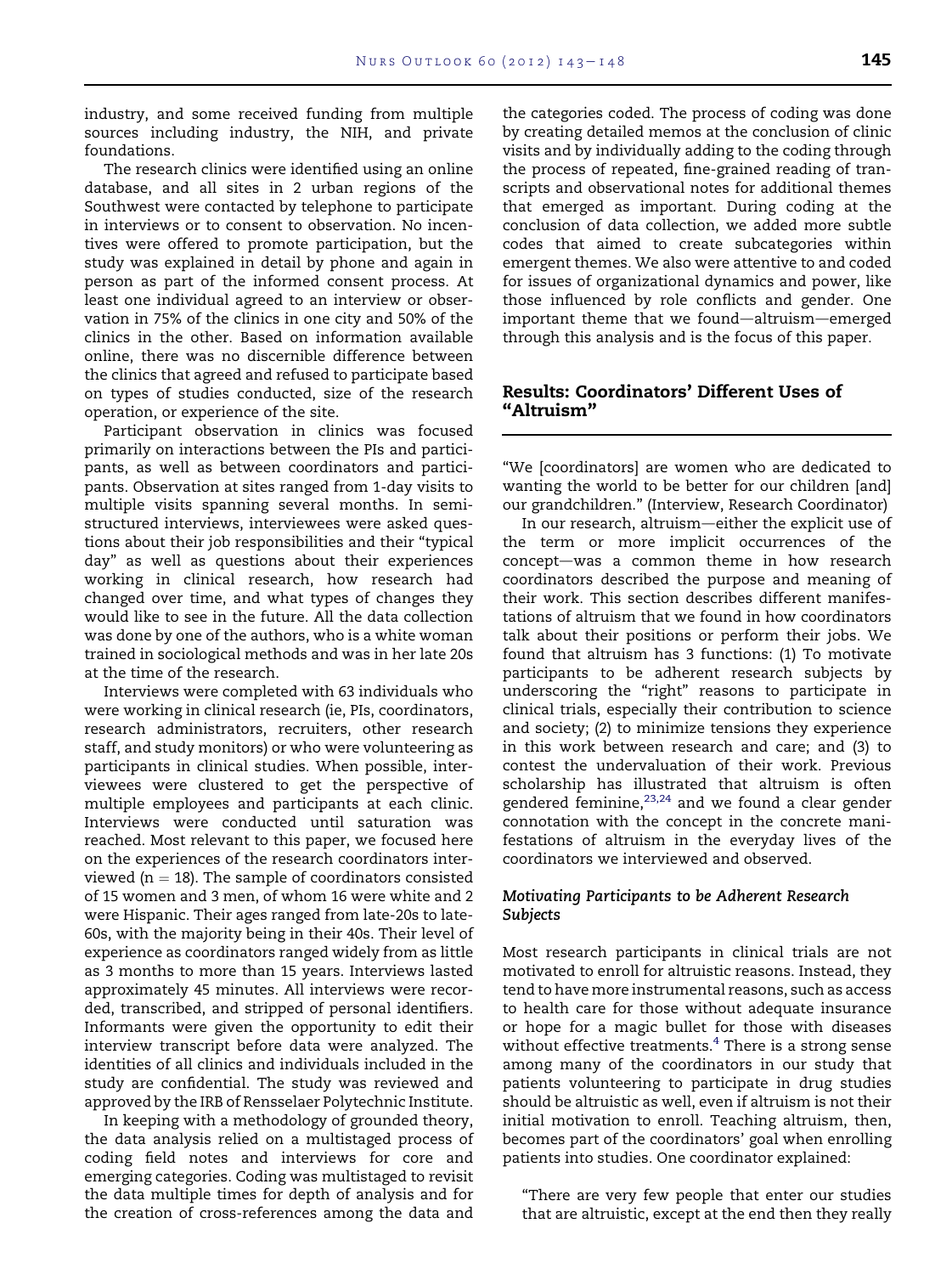become altruistic because we try to teach them what research is about, it's not about being a hamster and you joined a study. You want to learn... why this is done, what the principle behind it is, and at the end, they're like 'Wow, I really helped some other people.' 'Yeah, you have.' But they didn't [think] that, typically, going in."

Coordinators envision altruism to be an effective way of not only helping patients enroll in clinical trials for the "right" reasons but also of encouraging their adherence with the study protocols. This is because coordinators often note that participants must have a deep appreciation for the goals of research to make good, adherent research subjects.

Unlike standard medical care in which patients' adherence is largely an individualized problem, researchers and sponsors are relying on subjects to follow the study protocols strictly as a way of producing reliable data and information about new therapies. Many coordinators believe that clinical trial participants need to volunteer selflessly. Otherwise, they point out, elements of the studies could be viewed as too cumbersome or difficult. For example, a coordinator said,

"Because a clinical trial is giving of yourself: your time, collecting data, you're asking them to write in diaries, to do things that are perhaps many times outside of their normal schedule, to come in earlier, to stay longer for office visits... We want a patient who's inquisitive and who wants to know more about the study, about the medication that they're going to be consuming, about the trials process, about what their responsibilities are, and you want a person who's going to give you the kind of data that will either show that particular compound should never go on the market or that this compound will definitely make an impact in people's lives."

Of course, coordinators hope there will also be some personal benefit to the individual patient-subjects participating in the study. Nonetheless, from their perspective, altruistic participants are going to make better study subjects because they understand that they have to give of themselves for the good of medicine and science. Because participants ordinarily do not have this perspective at enrollment, some coordinators view this as teaching altruism to participants.

## Minimizing the Conflict Between Research and Care

Coordinators can experience profound role conflicts because of the competing goals associated with research and care.<sup>[5,17](#page-6-0)</sup> In our sample, coordinators seemed most distressed about what has been characterized as the "therapeutic misconceptions" that research participants often form.<sup>25,26</sup> Specifically, there is a sense among coordinators that participants do not,

or cannot, differentiate what it means to be part of a research study from what they have learned to expect from standard medical care. A coordinator shared one of her experiences:

"An example would be the participant we had that was doing this [study] for psoriasis. It was unfortunate that out of the 4 people that have [enrolled in the study], he was the one [whose condition] was the worst and had been getting worse-which was why he came in. Well, we were almost sure he got the placebo. He got no effect... Even though he'd read the informed consent [form] and we'd explained it to him, he didn't understand it well: 'How would they pick me to not get the drug when I'm so bad?'... And even if you think you've made it clear, it isn't always clear."

The difference between research and care is not only a distinction that is difficult for participants to grasp, but coordinators confess to struggling with prioritizing the goals of research over the best therapeutic outcomes for individual participants. It is difficult for them to see participants' conditions fail to improve or even become worse because of the investigational drug or from receiving a placebo during the course of a clinical trial. Yet, keeping these participants in the studies is important for the results of the clinical trial. For example, a coordinator commented, "Unfortunately, we have some studies right now that are not a good option. For me, it's difficult when I have a conflict between whether this is really the best thing for the subject or not."

As a strategy for coping with the role conflict they experience in the research context, coordinators frequently understand their work in altruistic terms: that they are helping to advance scientific knowledge and to develop treatments in medicine that will eventually benefit patients and society. Even when individual participants are not helped by clinical trials, coordinators often talk about the broader impacts that their work has had on the practice of medicine. As one coordinator explained,

"When we first started, we did studies with Bextra® before it was approved by the FDA. We did studies on Levitra® before that was approved. And right now, I've been told that we have 2 or 3 studies that we worked on, where the pharmaceutical company has just now submitted their application to the FDA for a new drug, which is really exciting for us."

Many coordinators are active in tracking the progress of new therapies even after the studies are over to keep track of the "successes" of their clinic because they feel pride in and even some ownership of the products they had a part in bringing to market. By reframing their work in this way, an altruistic narrative is used to justify why individual participants might not get the best, individualized care they need through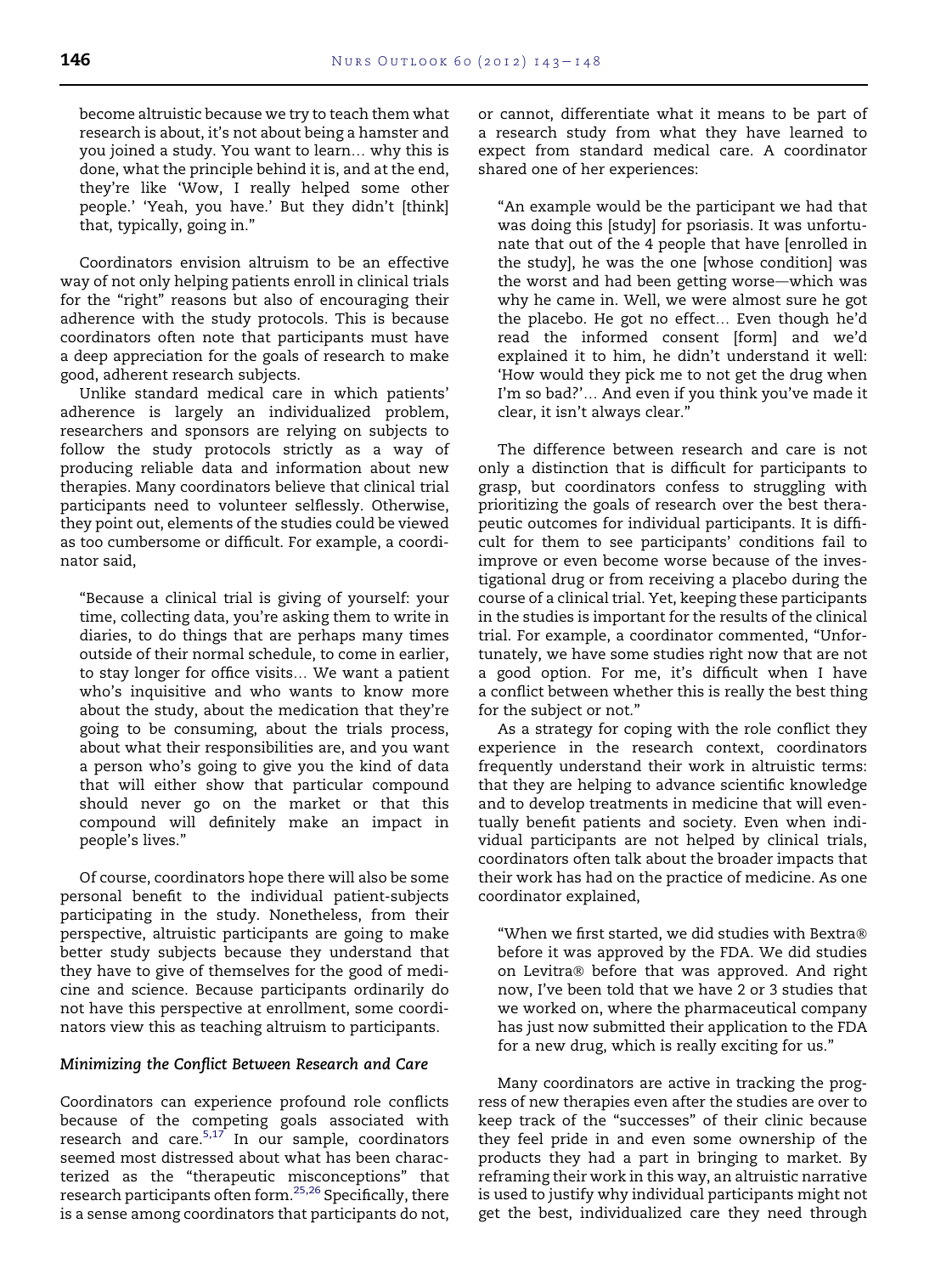clinical trials. This reframing reduces some of the conflict between research and care coordinators' experience.

### Contesting the Undervaluation of Coordinating

Because research is structured by the traditional dynamics of the doctor-nurse relationship, the PIcoordinator relationship has the same rigid hierarchy of value and credit. Namely, the work that coordinators do is seen as requiring less expertise than what is required of PIs. Beyond that distinction, however, is the perception-which is often associated with nursing as well—that the skills that coordinators bring to their positions are "natural" attributes of all women, such as strength in interpersonal communication, empathy, and multitasking.<sup>[27-29](#page-6-0)</sup> This perception is exacerbated by the fact that most PIs are men (82%) and most coordi-nators (90%) are women.<sup>[7](#page-6-0)</sup> The gendering of a profession as "women's work" tends to lead to undervaluation in the forms of diminished pay and constraints on professional advancement.<sup>[27](#page-6-0)</sup> This is the pattern in clinical research in spite of efforts to create certification programs for research coordinators to distinguish those with training and experience in their roles.[4](#page-6-0)

Compared with current trends in nursing, coordinators seem to be more likely to embrace gender as a primary part of their professional identities. A final manifestation of altruism in coordinators' narratives is reframing their work as a "higher calling" that is invaluable to the clinical research enterprise regardless of whether it is recognized as such. Specifically, a recurring theme in interviews was their maternal approach to their work. As one coordinator asserted, "We do a lot of handholding. Sometimes we get accused of being mothers. But a lot of [participants], they do become our brothers or our sons." Overall, many coordinators feel that an altruistic orientation to their work is a critical part of "care" in clinical trials. As one coordinator asserted, "That's that personal element-that as much as it is science and we use the word 'subjects' and 'protocols' and things—they're people and you know I can't get around that."

The linking of altruism to gendered notions of care, typified in references to mothering, indicates that coordinators' identities are linked to being part of a predominantly female profession that is undervalued. Like the ethic of care that is often associated with nursing and motherhood, $30-33$  the adoption of altruism in coordinating adds a higher calling to an often tedious and taken-for-granted job. As historically has been the case with nursing, altruism adds a sense of purpose because it emphasizes, for coordinators, the feminized, maternal characteristics that cannot be replaced, or at least not replaced by (male)  $PIs.<sup>34</sup>$ 

#### Limitations

As with all research, our study has limitations. Although we included a diverse sample of research organizations in our study, the number of coordinators interviewed was fairly small. In addition, our study was not designed to investigate altruism per se, so we did not systematically document how an altruistic orientation might differ based on therapeutic area, study design, or a host of other variables. To better understand how altruism functions within clinical research, future studies could probe not only how altruism manifests in coordinators' work but areas in which this orientation is absent or de-emphasized. Nonetheless, given that the coordinators in our sample described the importance of altruism in an unprompted way, we believe that the results of our study represent an undertheorized phenomenon in clinical research. Importantly, our study illustrates that altruism should not be thought of as merely an attitude toward research but rather as a crucial, yet problematic, adaptation to a stressful and difficult job.

# Conclusion

Altruism has long been a characteristic associated with the nursing profession.<sup>[35,36](#page-6-0)</sup> Yet in the context of research, an element of "selfish altruism," as described by Haigh, is apparent. $37$  In other words, coordinators' altruistic orientation is not so much in the best interest of the patient-subject as it is an acceptable mechanism to maintain a nursing identity in a professional environment that challenges a more traditional care paradigm (in Haigh's terminology it helps "ensure survival of the group"). Moreover, altruism is being leveraged in study participants in such a way that simultaneously improves coordinators' job performance by creating moral pressure for participants to be adherent to the study protocol. This double-move of embracing and teaching altruism enables coordinators to accept that some participants will receive a placebo as part of a clinical trial and that a lack of improvement in their conditions is not at odds with being a nurse. Although this may be positive for individual coordinators, the mobilization of altruism is also problematic. On the one hand, it minimizes the potential for coordinators to act as advocates for research participants, hiding the extent to which coordinators serve their organization or research sponsors instead of their patients.<sup>[38](#page-6-0)</sup> On the other hand, positioning altruism as a key feature of coordinators' identity further genders the profession, which tends to discount the expertise, skills, and knowledge they bring to their positions.<sup>[7](#page-6-0)</sup>

In summary, research coordinators are vital to a robust and efficient system of clinical research. They are the protocol managers, participant educators, and liaisons for the sponsors and IRB. Through an examination of narratives of altruism, we see one aspect of how coordinators manage their various roles. Coordinators teach altruism to participants as a means of encouraging adherence to complex study protocols and retention for the length of trials. They also use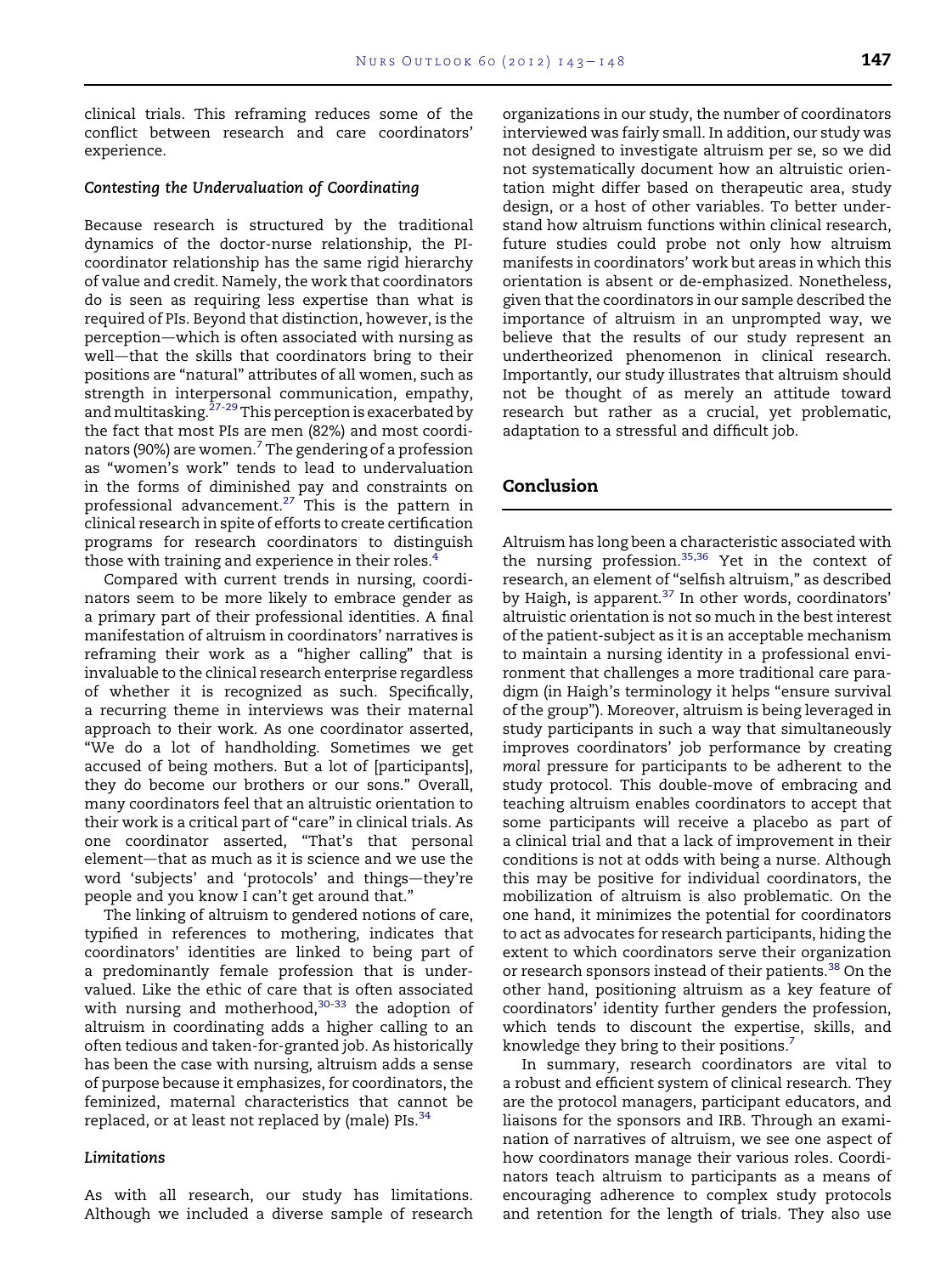altruism to cope with the research-versus-care dilemma in which participants are entrusted to their "care" but not in the traditional sense of the patientnurse relationship. Finally, coordinators implement a gendered notion of altruism that is tied to motherhood and other feminine ideals as a way of counteracting the undervaluing of their work and skills. Hence, through adopting altruism in these various ways, clinical research coordinators continue to shape and reshape their professional identities as a means of meeting the demands of a challenging profession.

# References

Available in the online version of this article at the Nursing Outlook Website: [www.nursingoutlook.org.](http://www.nursingoutlook.org)